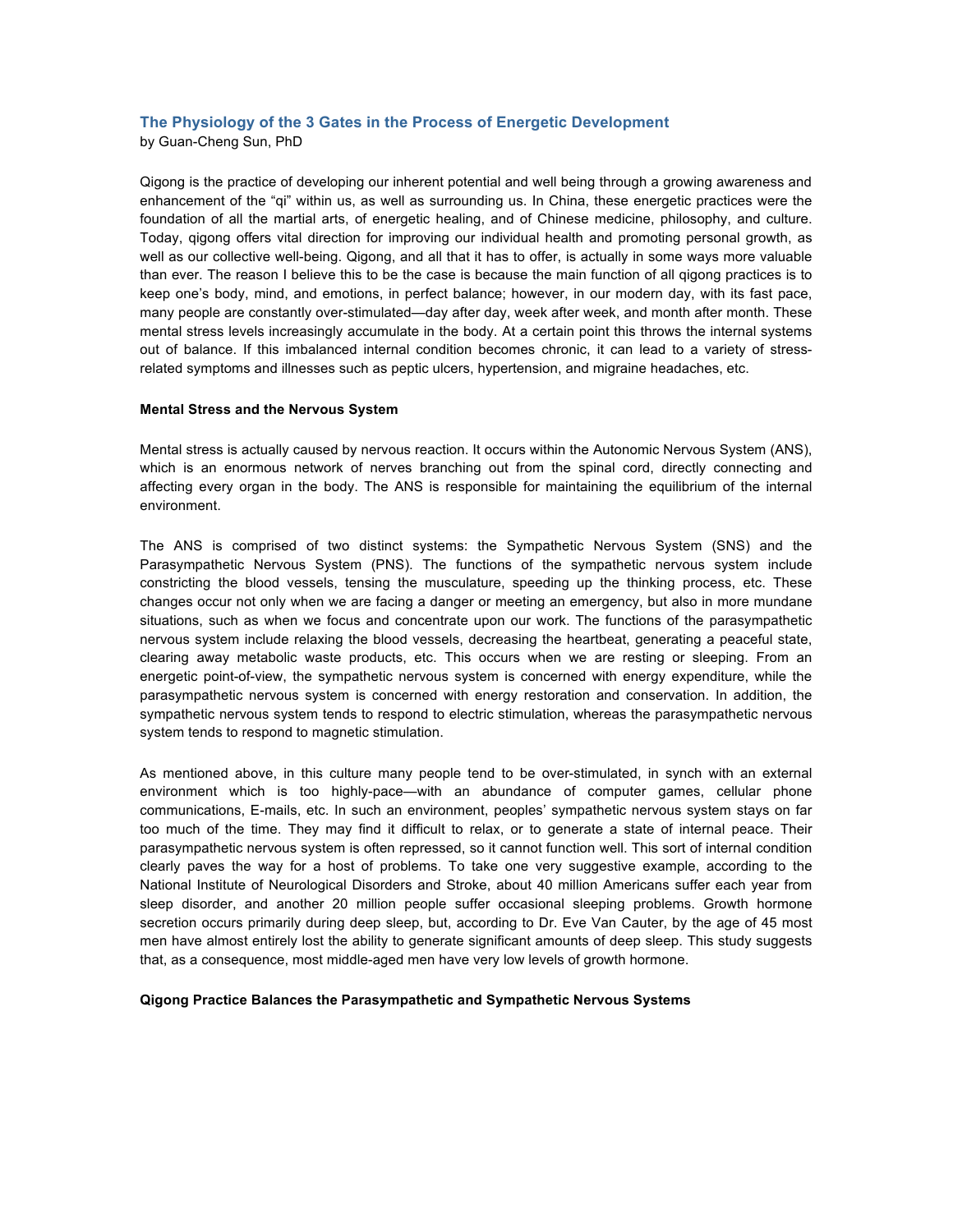When we practice Qigong, we help to slow down the aging process caused by an over-functioning sympathetic nervous system. In ancient times, Taoists observed that every phenomenon has two aspects:

negative and positive. They referred to Yin and Yang as two opposing forces in nature; a healthy, vital body results from a harmonious relationship of the two opposites, Yin and Yang. Similarly, when we strike a balance between the parasympathetic and sympathetic responses and their respective systems, we dramatically enhance our health and vitality. With Qigong practice, we experience sensations of a magnetic field, like an energetic rubber band stretching between our hands. We also experience increased saliva flow, and sensations of deep relaxation, including deeper sleep states and a clearer mind. These are some of the benefits of a well-functioning parasympathetic nervous system. But why does Qigong practice affect the functions of the sympathetic and parasympathetic nervous systems?

The ancient Qigong tradition stresses that it is important to open up three gates in the back in the development of the internal energy system. The three gates are the lower gate/Coccyx (XXXX, Wei Lu Guan), the middle gate/Narrow Vertebrae (XXXX, Jia Ji Guan), and the upper gate/Jade Pillow (XXXX, Yu Zhen Guan), as shown in Figure 1.

In my personal observation, I have found that the lower gate/ Coccyx is located in the base of the lower parasympathetic nervous system division; the middle gate/Narrow Vertebrae is located in the base of the sympathetic nervous system division; and the upper gate/Jade Pillow is located in the base of the upper parasympathetic nervous system division, as shown in figure 2. Next, I would like to describe why Qigong practice affects the states of these three gates, and why the states of



Figure 1: The Locations of the Three Gates in The Chart of Inner Luminosity by Cheng-Yin Liu (1886). C: Coccyx; N: Narrow Vertebrae; J: Jade Pillow



these three gates, in turn, affect the functions of the sympathetic and parasympathetic nervous systems.

#### **The Lower Gate/Coccyx and the Lower PNS Division**

Opening up and activating the lower gate/Coccyx allows the refined energy to rise up to the marrow gate (XXXX Sui Kong) where it nourishes the bone marrowand energizes the lower parasympathetic nervous system division. Once the lower gate/Coccyx is opened up and activated, it not only enhances the immunity, but greatly improves the vitality of the reproductive system. The lower gate/Coccyx is also known as the "gate of strength generating" (XXXX Chang Qiang), meaning that once this point is activated practitioners are able gain strength and stay youthful. However, this place is, generally speaking, easily stressed and pressured from the weight of the body. By the age of 45, most men (besides successful energetic practitioners) have a nearly closed or blocked gate of strength generating. Their marrow gate and lower parasympathetic nervous system division receive less and less internal energy support. At a certain stage, if they have not become aware of this loss and do not work at keeping the

**Figure 2. The Anatomical**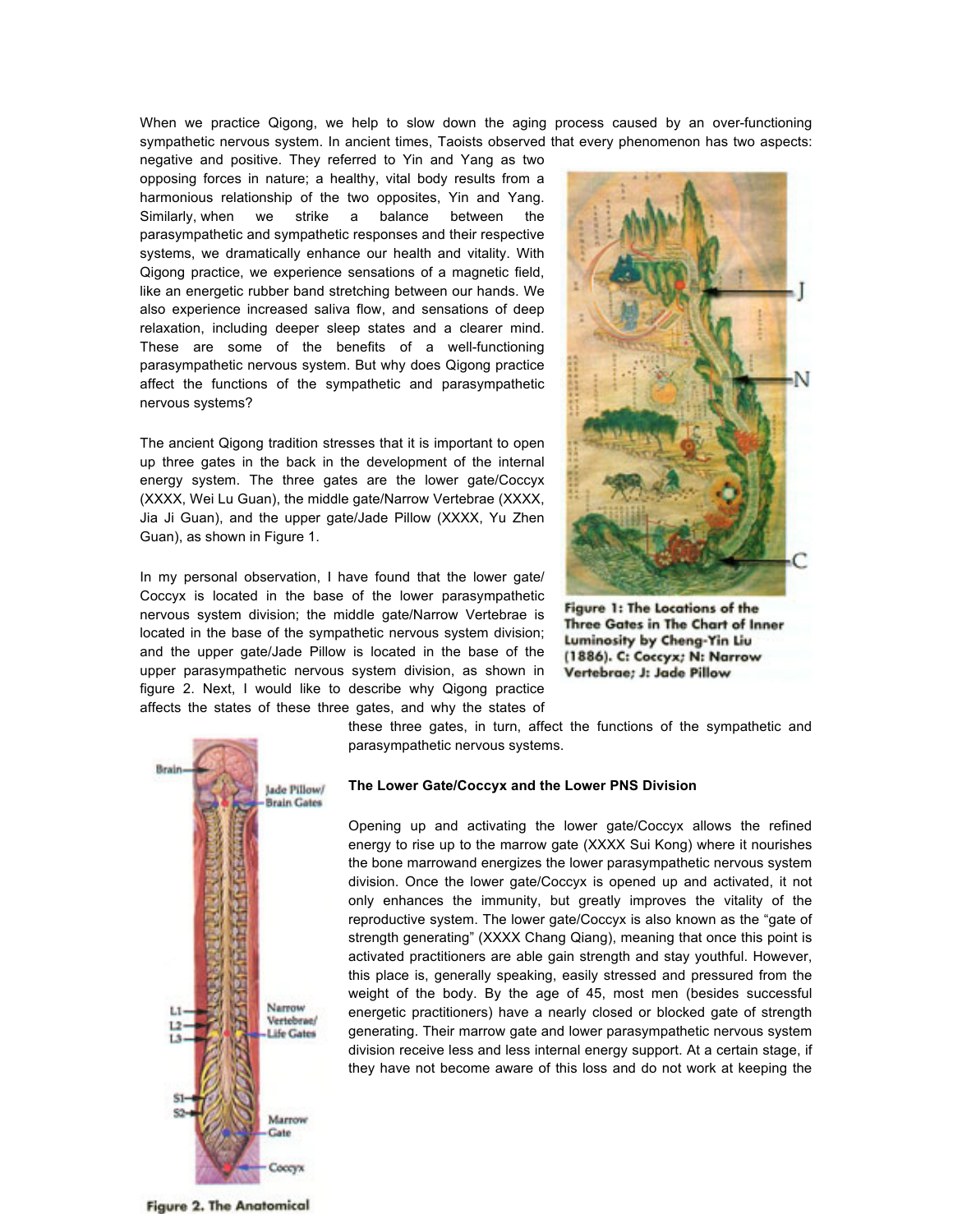lower gate open, the functions of their immunity can easily decrease and their sexual functioning can also become weak.

A unique aspect of Qigong practice is that we can consciously develop our internal energy system and enhance the internal energy flow through the lower gate, thereby maintaining the lower gate's openness, continuously nourishing the bone marrow, and keeping the vitality of the reproductive system. For example, three years ago, a Qigong practitioner said to me "Dr. Sun, I am over 50 now, but I am feeling like a teenager again after last quarter's Qigong class, you know what I mean?" I told him: "Yeah, I know what you mean. In the ancient Qigong tradition, it means you regained your internal youth." He gave me a very happy smile.

## **The Middle Gate/Narrow Vertebrae and the SNS Division**

Opening up and activating the middle gate/Narrow Vertebrae not only allows the refined energy to rise up to energize the sympathetic nervous system, but stimulates the life gate (XXXX, Ming Men) to be open and activated as well. In my experiential understanding, the life gate is like the key that turns on the internal

power station, the internal electricity generator—the kidneys. In the view of traditional Chinese medicine and Taoist self-cultivation, the kidneys are considered the "root of life," because the "original Qi" has been accumulated and stored in the kidneys during our embryonic development stage. The original Qi is considered the "life force" for supporting the activities of all of the internal organs and cells in the body. From the perspective of human physiology, the primary function of the kidneys is filtering, cleansing and regulating the fluid environment in the body. This function is accomplished through the formation of urine. During the process of urine formation, the kidneys regulate blood volume and pressure, filter and cleanse waste products from the blood, regulate the concentration of electrolytes, and adjust blood pH, as well as help the liver to remove toxins. To look at the Kidney-Ureter-Urinary Bladder System symbolically, the Urinary Bladder is a lake, and the two long ducts, the Ureters, are like amazing water falls, and the Kidneys themselves are like a



Figure 3. The Internal Power Station

hydraulic power station, as shown in figure 3. Many Yi Ren Qigong practitioners have reported sensing an electric vibration initiated from the kidneys when practicing their mind/life gate connection exercise. They also, during the early stages of Qigong practice, felt a sense of tingling and electric vibration that traveled from the spinal cord to shoulder height. My personal experiential understanding, and the experiences of other Yi Ren Qigong practitioners as well, suggest that the Kidney-Ureter-Urinary Bladder System functions as an internal power station in the body that is able to produce electricity for supporting the functions of the internal body.

As mentioned above, opening up and activating the middle gate/Narrow Vertebrae allows the refined energy to rise up for energizing the sympathetic nervous system. At this point, the sympathetic nervous system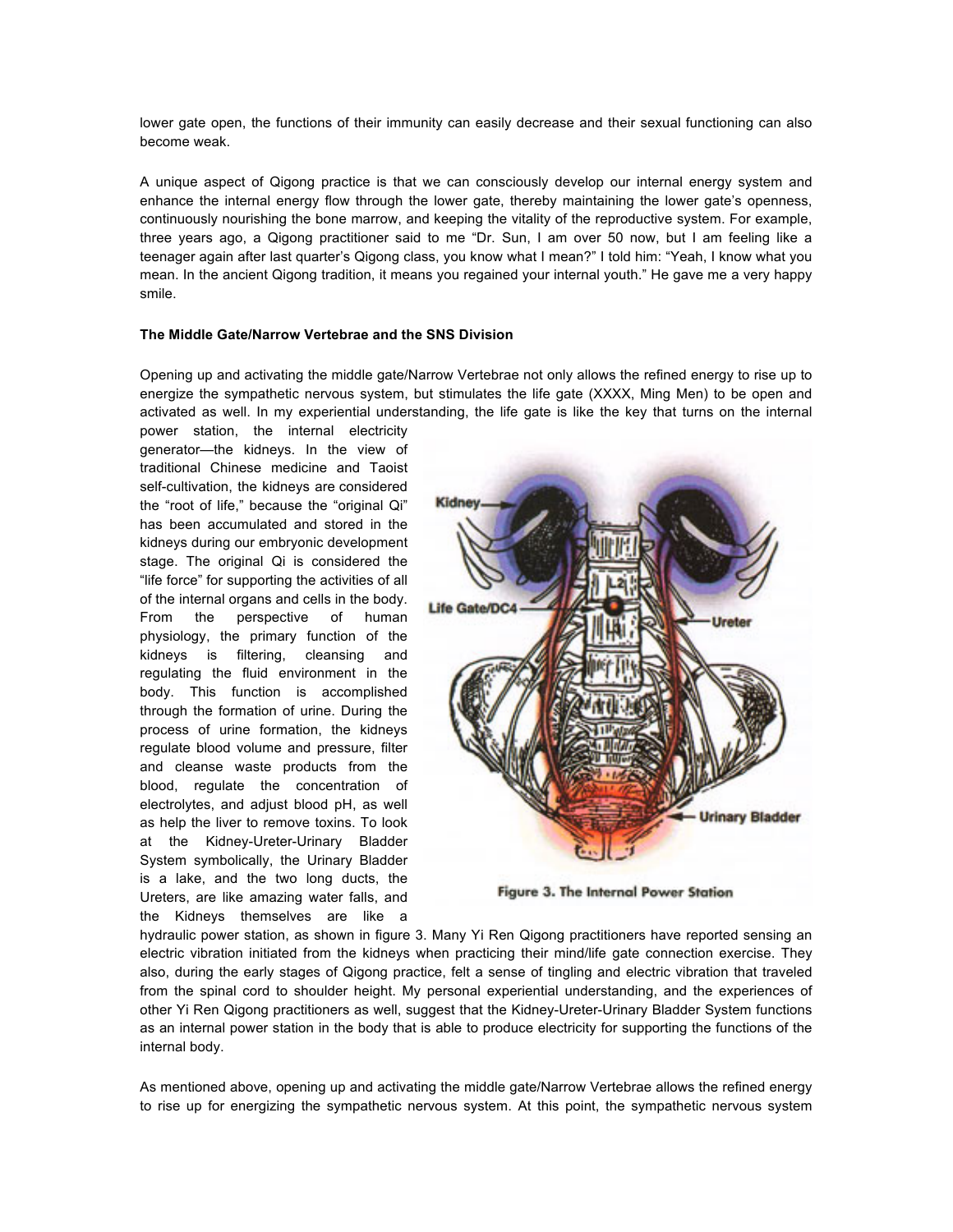naturally increases in sensitivity and awareness. Before, when the body tried to tell us something, we probably couldn't hear it because the SNS wasn't sensitive. For example, perhaps the PNS had been sending the signal "slow down—you're exhausted." But the SNS couldn't hear it, wasn't aware, and couldn't help us to relax. Once the middle gate/Narrow Vertebrae is activated, these two systems—the PNS and SNS—have better cooperation and coordination. Everyone's body has a great bio-feedback system, information system, and alarm system. However, in general, in our education system, we have been trained intellectually rather than intuitively, so our mind is used to being outward-directed all the time. No matter how hard our body may try to tell us what is wrong internally or in our activities, even if we are in a dangerous situation, our mind cannot see it, cannot hear it. The internal intelligence always tries to do us a great service, but the mind just doesn't get it. The internal intelligence, the body's information system, is either being abused or ignored by the mind all the time.

Why is the mind not able to receive this great service from the body's internal intelligence? Why is it being ignored by the mind? In my personal experiential understanding, one of the reasons is that the higher level energetic communication function of the sympathetic nervous system is not activated. I have experienced a growing awareness of internal and external communications at the energetic level that began upon the opening and activation of the middle gate/Narrow Vertebrae, and life gate. Usually, six weeks into a weekly Yi Ren Qigong Level I class or during the course of a two day intensive training, most of the practitioners are able to express their feeling and awareness clearly, with statements such as "I can feel my energy vibrating in my kidneys" or "I am aware my shoulders are not relaxed, but I never noticed it before" or "My back pain is gone"…

### **The Upper Gate/Jade Pillow and the Upper PNS Division**

Opening up and activating the upper gate/Jade Pillow not only allows the refined energy to rise up for energizing the upper parasympathetic nervous system division, but also stimulates the brain gate (XXXX, Nao Hu) to be open and activated. The upper parasympathetic nervous system division is responsible for all of the internal organs (beside the reproductive organs) having enough energy to maintain their health and vitality. When the upper parasympathetic nervous system division is nourished and energized from the refined energy within, most of the internal organs feel loved and cared for. During the internal cultivation process, when the upper gate/Jade Pillow is opened and activated, practitioners experience a greater joy and peace within because they feel the internal body reaching a new level of balance and harmony.

Opening and activating the brain gate allows the refined energy to flow into the brain, supporting and enhancing the brain's functions. The brain is made up of about 100 billion neurons and is one of the largest organs of the body. Even though the brain comprises only about 2 percent of total body weight, it needs about 20% percent of the body's oxygen supply and receives about 20% of the total blood flow to the body per minute. The brain is one of the most metabolically and energetically active organs of the body. Human beings are clearly different from animals in that we have a developed brain. The human brain has great learning ability, creative power, amazing memory, thinking, reasoning, decision-making, self-awareness, etc. In general, only a small part of the brain is being used. However, there are great potentialities in the brain to explore and develop.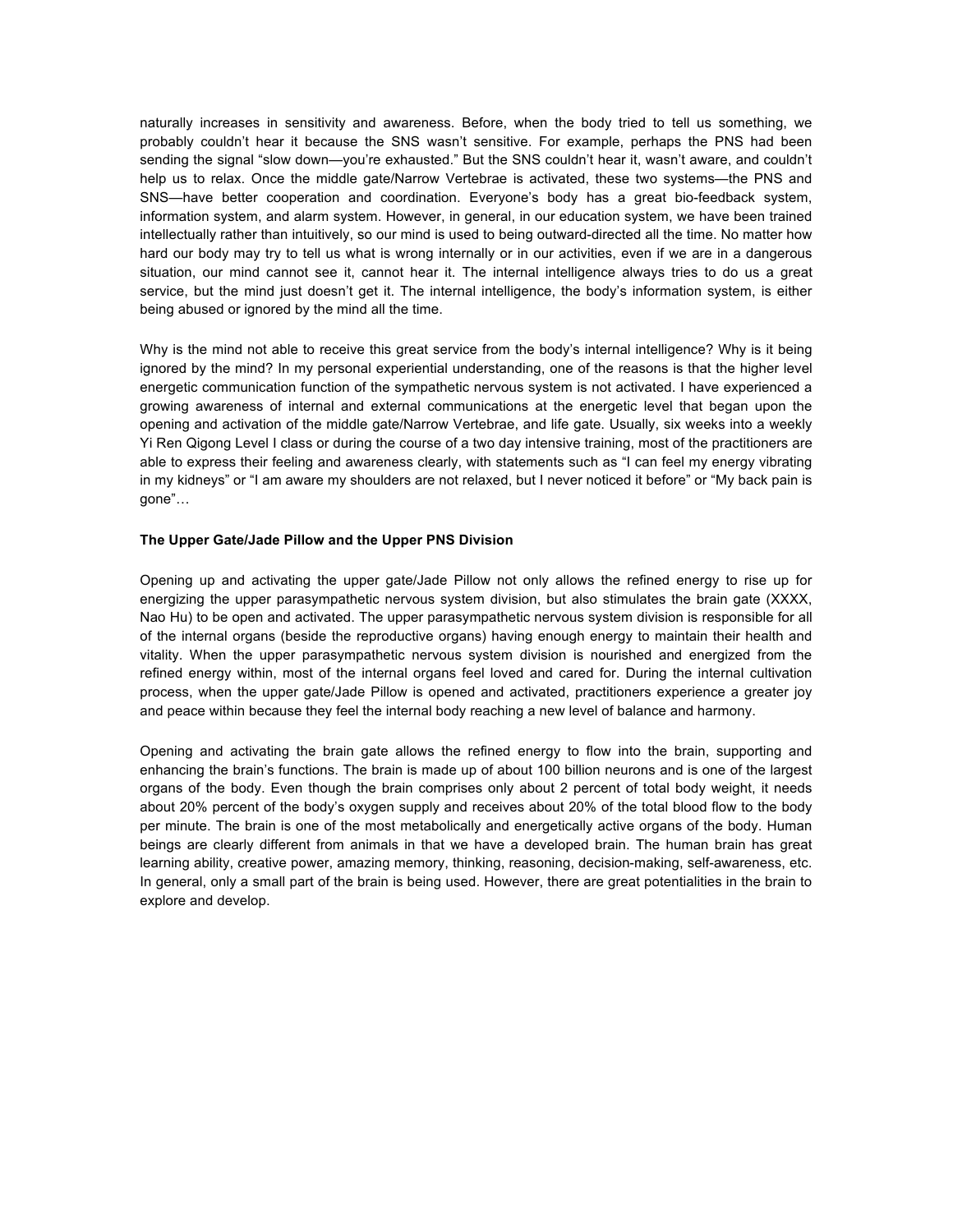The cerebrum is the part of the brain which is very developed and clearly different from other animals. The cerebrum can be divided into four areas, or lobes: first, the frontal lobe is the intellectual area controlling the most abstract reasoning; second, the parietal lobe is the intuitive and self-awareness area processing information from the senses; third, the occipital lobe is the vision area regulating vision; and fourth, the temporal lobe is the memory area controlling memory, hearing, and language. The frontal lobe is located in



Figure 4. The Cerebrum fo Human Brain

the front of the brain; the parietal lobe is located in the back of the brain; the occipital lobe sits at the base of the brain; and the temporal lobe is located on each side of the brain as shown in Figure 4.

In our education system, we have been trained intellectually rather than energetically. Thus, the frontal, temporal, and occipital lobes of our brain have been trained, but the parietal lobe of the brain is relatively untrained. In my experiential understanding, this is another reason why the mind can not see or listen to the body's intelligence and information, thereby missing out on crucial communications and interactions between the mind and the body.

After opening and activating the brain gate, all parts of the brain can be energized and nourished with refined internal energy, particularly the back part of the brain, the parietal lobe. The oxygen supply of the brain is also enhanced by the increased internal energy flow And, interestingly the quality of skin breathing is especially effective and active in the back of the head. When the parietal lobe is energized, it not only greatly helps the intellectual mind to understand the information received from the senses, but also gradually increases self-awareness. This is reflected in the internal cultivation process when Qigong practitioners become able to recognize different layers of consciousness and sub-consciousness, as well as self-consciousness and collective consciousness, when their brain gate is opened and activated. They also experience greater communications and interactions between the mind and the body within, as well as between their self and their environment, at the energetic and informational levels. At this stage, with the development of their intuitive system, practitioners often experience a way of knowing beyond the usual five senses. For example, dreams can become an effective and useful informational resource. It must be said, however, that at the beginning stages of the brain gate opening and activation, some practitioners are not able to distinguish between real information and illusions, between real information and their own thought projections and delusions. It takes much disciplined practice, clear understanding, and internal realization to achieve self-mastery and actualization.

## **Conclusion**

The benefits of bringing the parasympathetic and the sympathetic nervous systems into greater balance are apparent to Qigong practitioners very soon after embarking on self-cultivation practice—though this process, of balancing the two aspects of our autonomic nervous system through Qigong practice, is one that only

deepens over the years. Initially, practitioners experience energy sensations and begin to listen to the body's feedback; they experience better sleep, are functioning better in their daily lives, and feel more grounded.

As practice and commitment continue, practitioners experience greater degrees of opening of the three gates, resulting in a general state of vitality and health, and a more integrated intelligence, one that is both outwardly and inwardly informed. With the body's balance enhanced by greater cooperation and